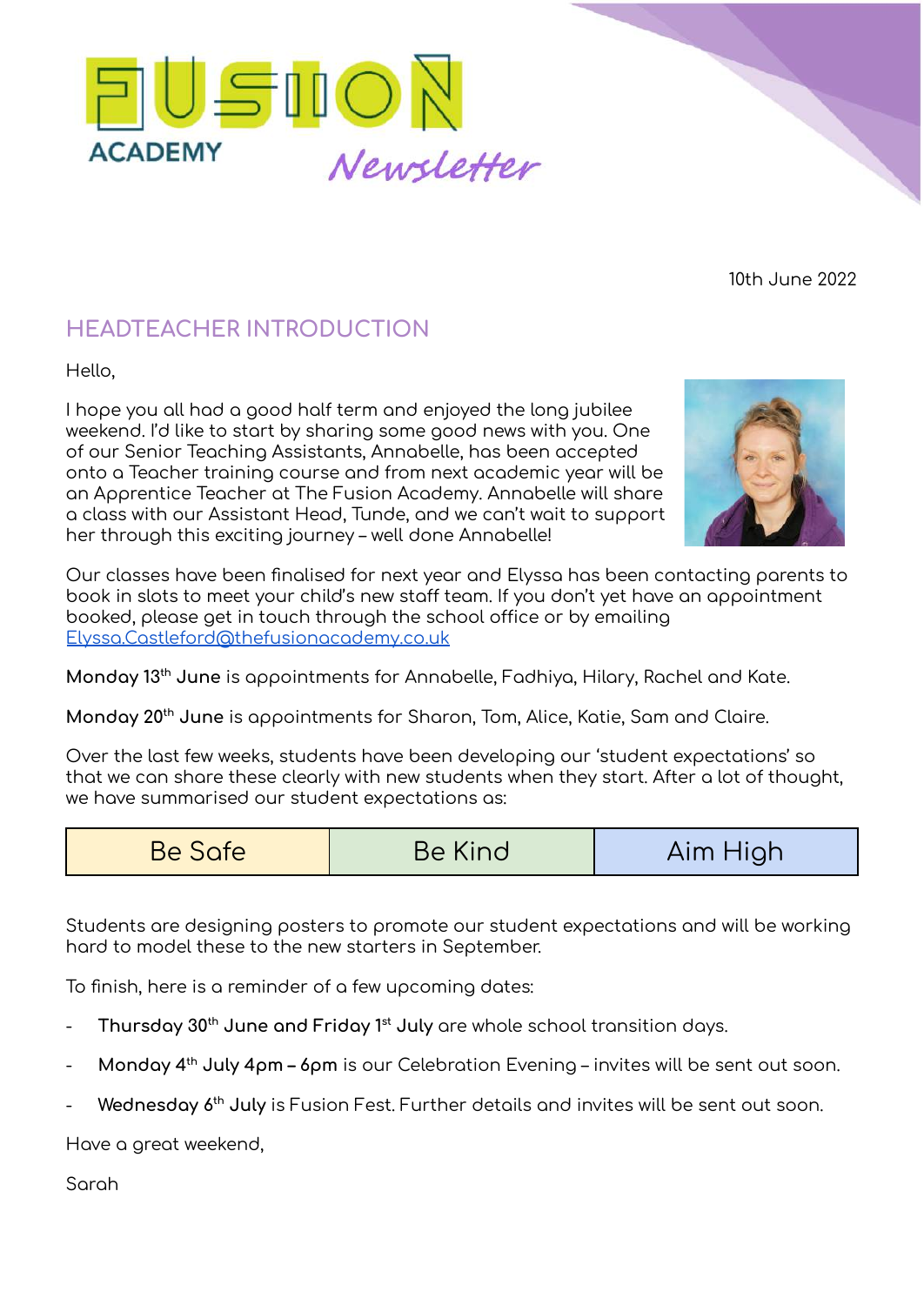## **PHOENIX**







| If everyorithme the some.           |
|-------------------------------------|
| <b>NU DOTUM</b>                     |
| energen would foll some thing       |
| everyone Ward the same things       |
| <b>HALL OFFICERS</b>                |
| Our NAME WE DOE FOR A               |
| Turk Corkins                        |
| Hanah Making fair ord chaps         |
| With Trouve                         |
| Justine rathing                     |
| inat have such table clips a simple |
|                                     |
| Thed: "relation + need the          |
| and Marital arts attend another     |
| A WE Thekin and thousand            |
| The Chip sold work the              |
|                                     |

We've been celebrating Pride month in our lessons to learn about diversity and to celebrate difference. We've been really proud of the students for the maturity they have shown during these lessons. This has linked with our recent lessons where we have been looking at how important it is to be yourself and to celebrate your own interests as well as acknowledging that other people can have different interests and that is okay.







In our social thinking session with Ellie, our SALT therapist, we were learning more about teamwork and the importance of successfully working together. Students had to work in teams to design and build towers together while taking turns to improve and develop their designs.









In other lessons, we cooked a more complicated version of Macaroni Cheese which included a difficult roux. We also made ninja spinners by weaving lolly sticks together.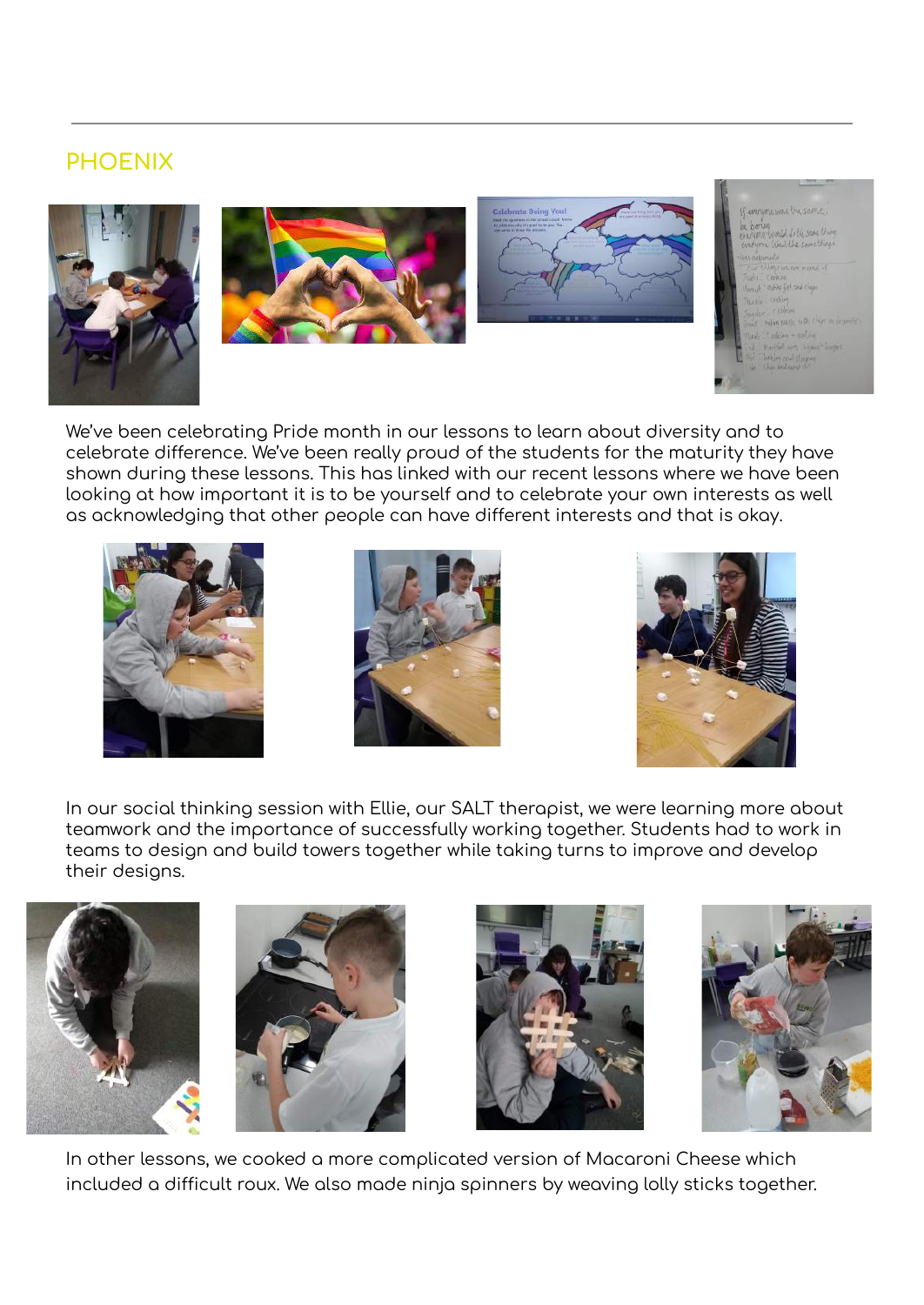#### **DRAGONFLY**

In Dragonfly this week, we have been learning about co-ordinates in the Four Quadrants and also practising our Times Tables.



In art, we looked at the 3 Primary Colours and investigated the different colours we could make when we mixed them together.



In Music, we are learning how to play the Descant Recorder again. We had a lot of fun with this last year, but it is getting trickier now!

And in English, we have continued watching 'Tom's Midnight Garden' which is getting more and more mysterious as the time goes on! This week, we have been learning about Inference and how to work out how people may be feeling by finding clues in the text and examining their facial expressions. Tom looked very 'worried', 'anxious' and 'afraid' when he found he couldn't get back to his own time for a while!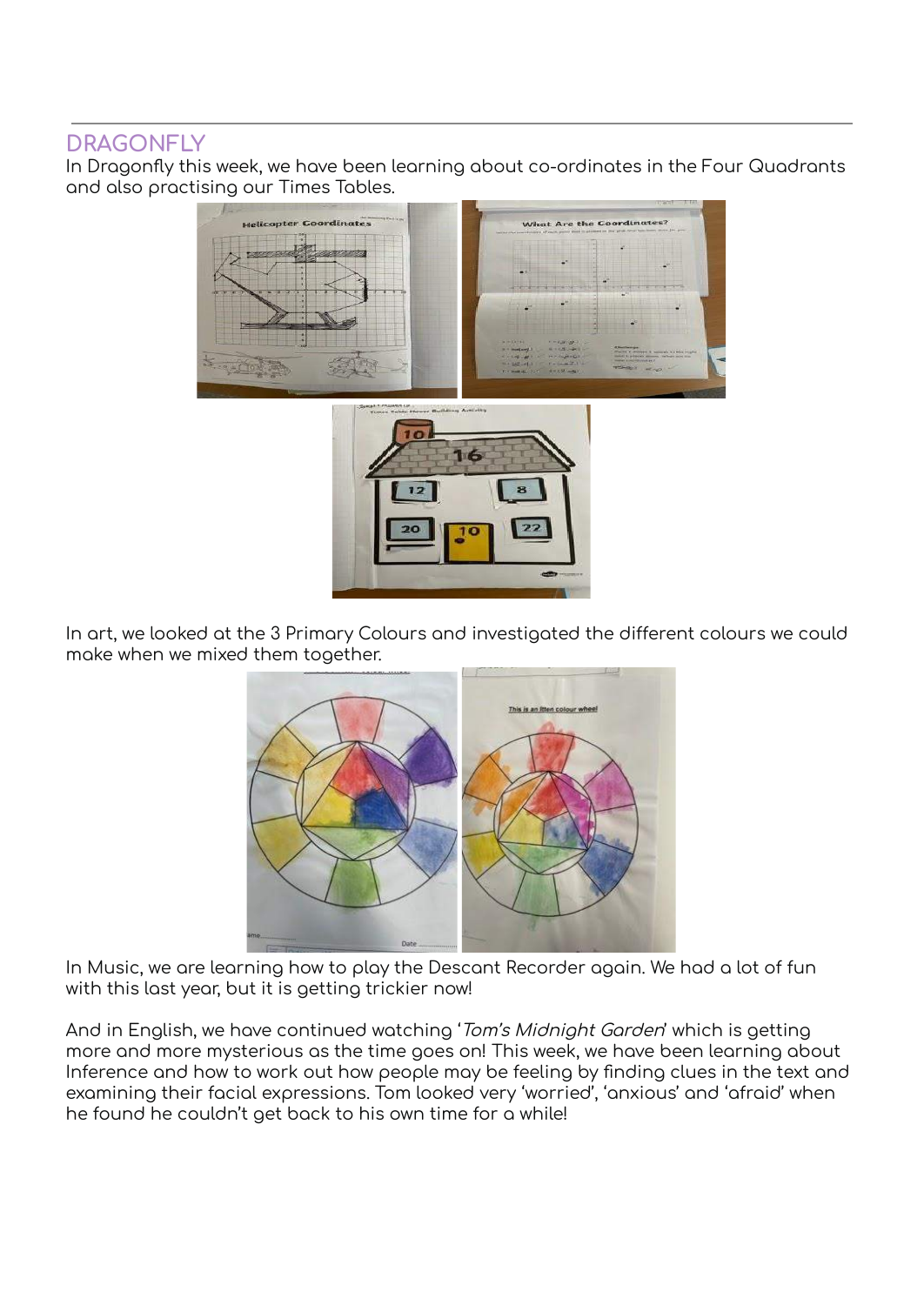#### **GEMINI**

In our French lesson this week, we were learning about colours and Bella was very proud of her lovely watercolour crown that she painted.



We have been busy using watercolours for our Art lesson and we each painted an Itten colour wheel. We learnt about colour theory and how to mix primary colours to make secondary and tertiary colours.

For our Design and Technology lesson this week, we have been learning about seasonal food and where our food comes from. We learnt about how seasonal food is a sustainable choice and that there are methods for obtaining seasonal food at all times of the year, such as using greenhouses and importing from other countries. We had our first practical cooking lesson and made delicious seasonal strawberry loaves.

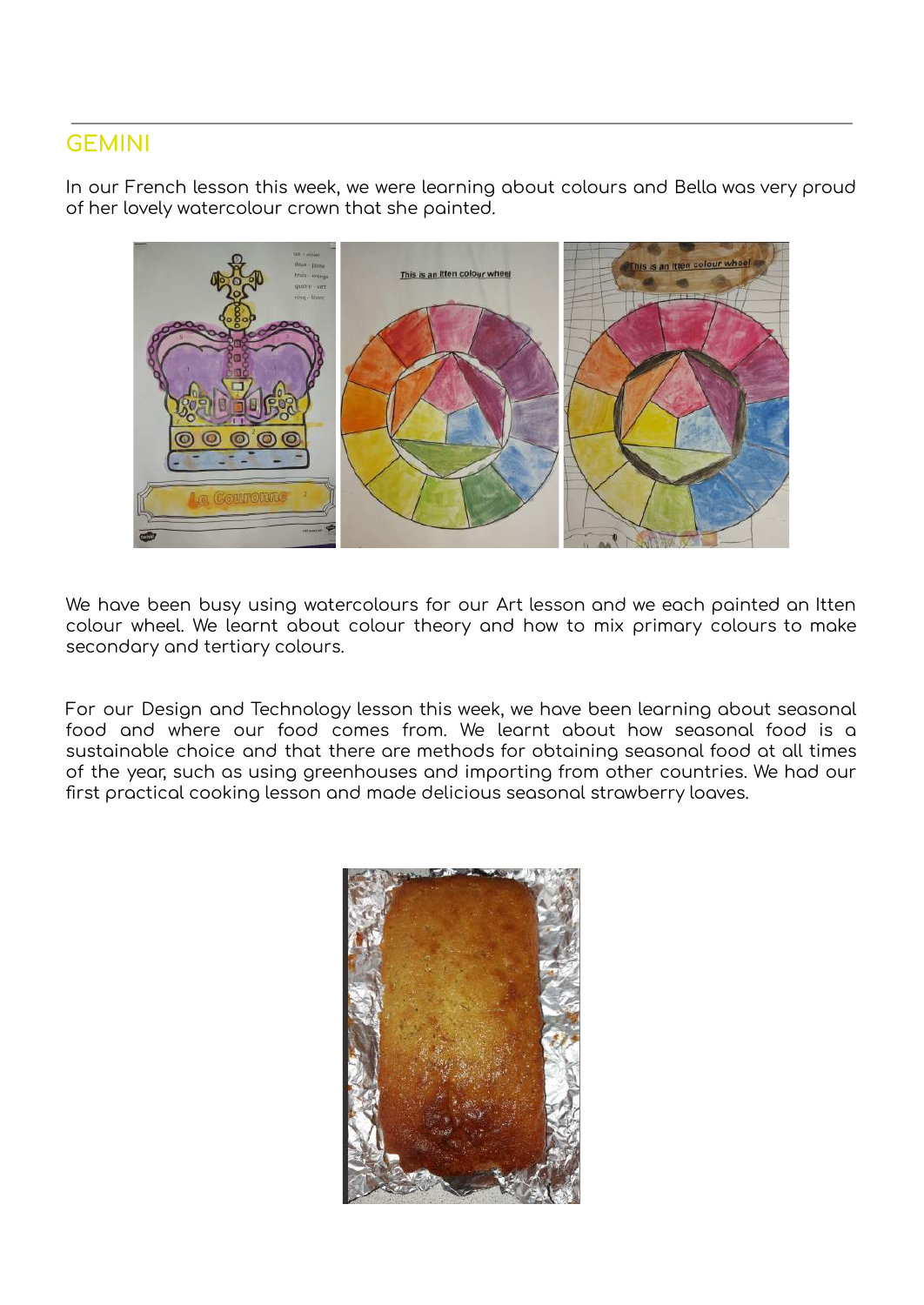#### **POLAR**



We started our first week back from half term with a PSHE lesson on identifying helpful and unhelpful thoughts and finding ways on how to manage setbacks and unhelpful thinking. Before we designed our very own worry monster, we discussed some strategies on how to deal with unhelpful thoughts and watched a video where it had originally originated from. I must say, we



were very proud of what we made using lolly sticks, paper straws and pipe cleaners. Liam was very proud of his worry doll!



We're focusing on Angles in Maths. Emilia has received a school token for working exceptionally hard and shown resilience by completing a Maths challenge on how to measure angles using a protractor independently.

As part of the Design and Technology and Life Skills session, we understood seasonality in the context of when fruit and vegetables are in season in Britain and focused on using strawberries to make our very own strawberry bread. We were pleased with how amazing it tasted and couldn't wait to show our parents.





Tommy has worked incredibly hard in several of the lessons this week. He was able to read and play the standard treble clef notations for the notes B, A and G, perfectly.

For Science, we are learning about scientists and investors. We looked at Libbie Hyman's work about classification and completed different activities, which includes understanding the difference between invertebrates and vertebrates.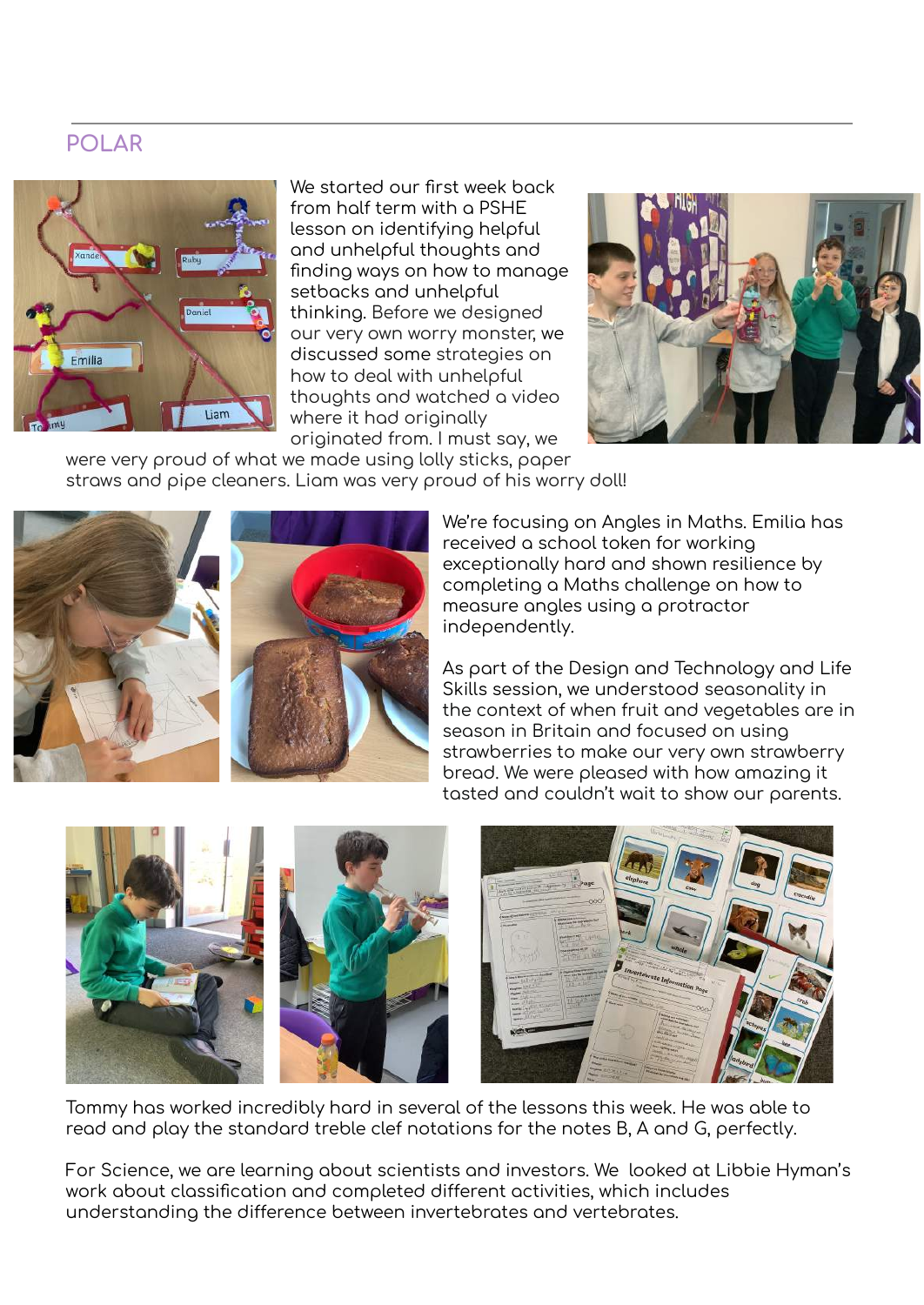## **EUROPA**

In English this week, we have been making inferences about characters in our new poetry topic. This half term, we are studying **The Spider and The Fly** and will be working on formal and informal language, punctuating direct speech, writing limericks and then working to write our own narrative poem about a predator and a prey of our choice.





In art, we have started our topic of food sculpture. We have begun to create some spoons of cereal using modelling materials. It was very challenging to make the modelling material look like actual food! We have also revised our colour theory, reminding ourselves of how to mix primary colours to create secondary and tertiary colours.

We had a wonderful PE lesson this week, with everybody fully taking part in the 800m! We're getting ourselves ready for Sports Day and we're feeling competitive! Come on Team Europa!



Lennon has set up another excellent sensory circuit and has been enjoying seeing everybody getting involved.



I would like to say how proud I am of all the students in Europa. They are working hard, being kind to others and showing more respect to the adults in our class. It is lovely to see them maturing and feeling so settled as a class.

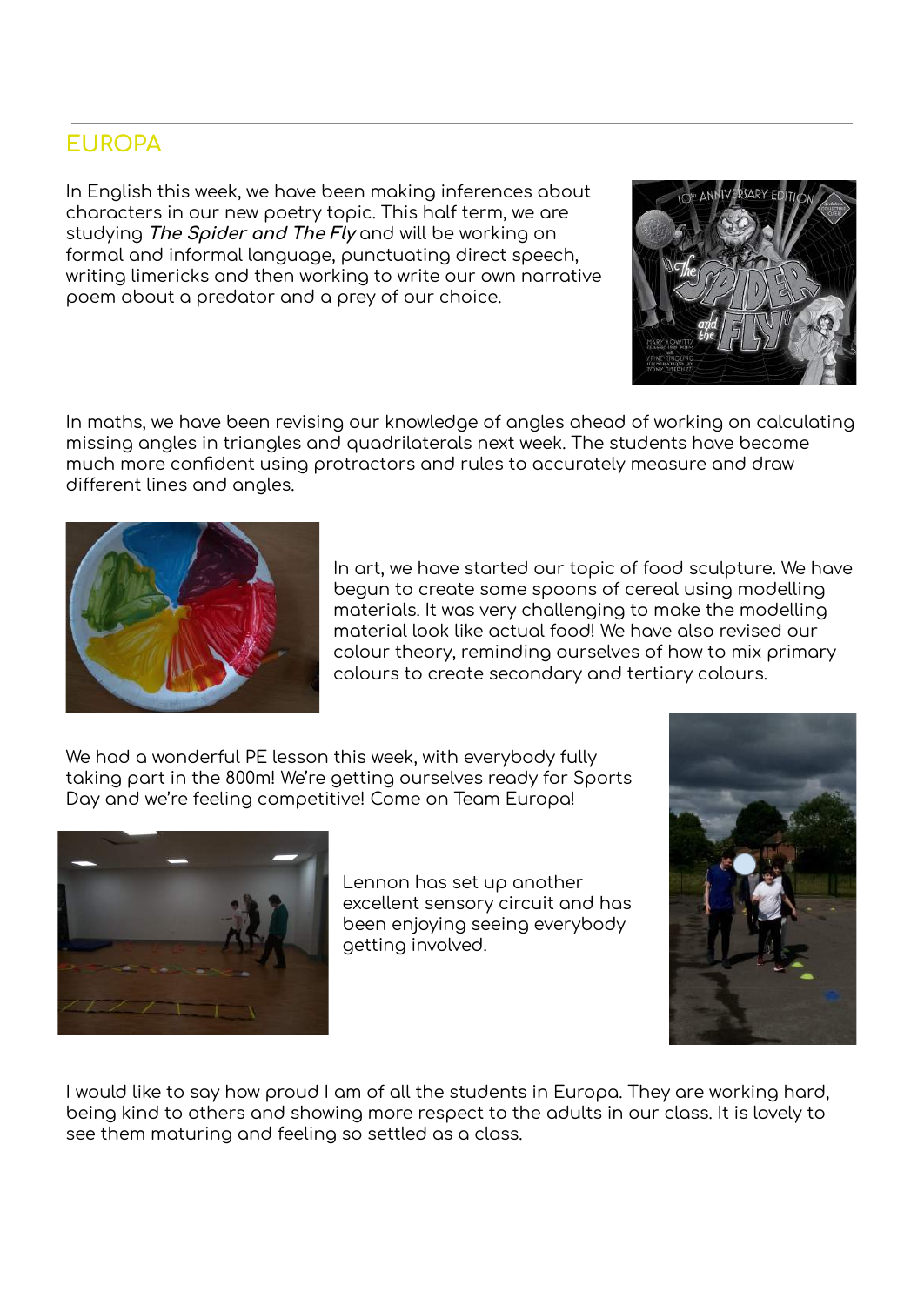## **ODYSSEY**

Before half term, we marked the Queen's platinum jubilee with a party in Odyssey class. Lots of students from other classes came too. Ethan looked after the music for us and then we drank a toast to the queen and sang the national anthem. Thank you very much for the donations of cakes.











This week, we have been reading poetry, rounding decimal numbers, solving multi step maths problems and making electro-magnets in science. We made cheese straws while cooking on Monday which were delicious!

We are also thinking about conflict resolution and students acted out some scenarios where they could find "win/win" solutions.

In Art, we are looking at food sculpture. We used modroc to model forks and spoons which we will paint next week.

We have had another visit to the garden area this week to start thinking about how it needs to be developed. We are hoping to begin building a bare-foot sensory trail and vegetable garden.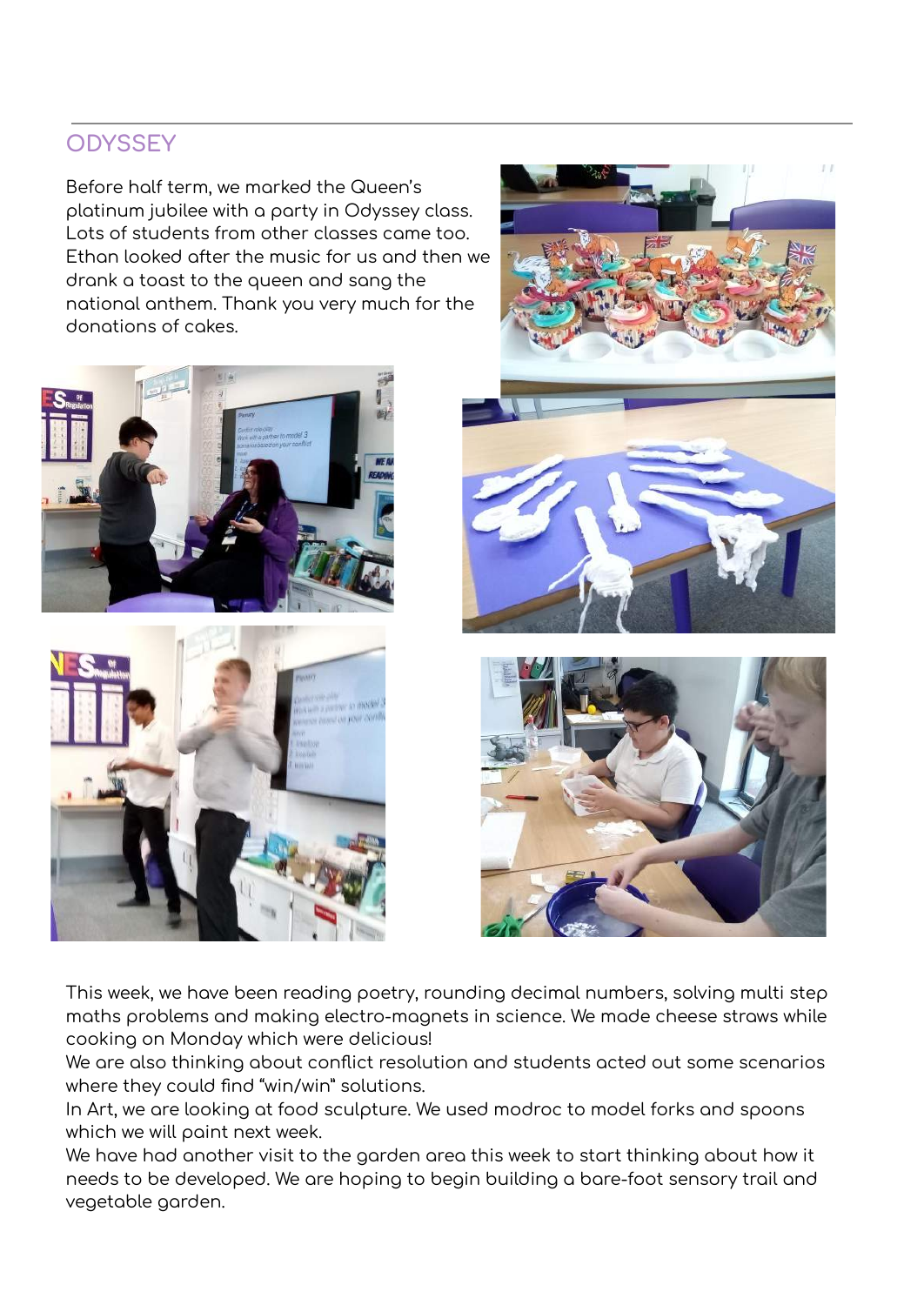#### **VOYAGER**

It's been great to see the boys after a week off. We've continued with geometry in Maths, but this time focusing on areas of 2D shapes and we took our lesson outside using the trundle wheel and metre sticks to measure real life things like windows, drain covers, the basketball court and bricks to calculate their areas.

In English, we've started to look at poetry and this week focusing particularly on similes to build on that aspect of our figurative language.



In PE, we've started to look at different types of activities and events for sports day and how we can help our bodies to do better so we looked at posture and breathing before doing some longer distance running (800m). The boys did great and Jay was so pleased with himself for coming first despite walking for a bit because he set off too fast at the start!







In social thinking (and movement breaks) this week, we have had a big focus on "group plan" and working with peers - which will also be a focus for other personal targets in terms of communication. We've had various activities going on like Monopoly, building Lego, pushing peers on the swing and even a new game they've developed which is piling up beanbags. It was great to see the boys working with other peers that they don't usually work as closely with, and also for Lewis to work in the main classroom with his peers.



June is **PRIDE MONTH** and this year marks the 50th year since the first march in London. We've put some bunting up on our classroom window and it's bought up quite a few

> conversations during the day which is great. We'll do a few activities over the next few weeks to continue to celebrate pride.

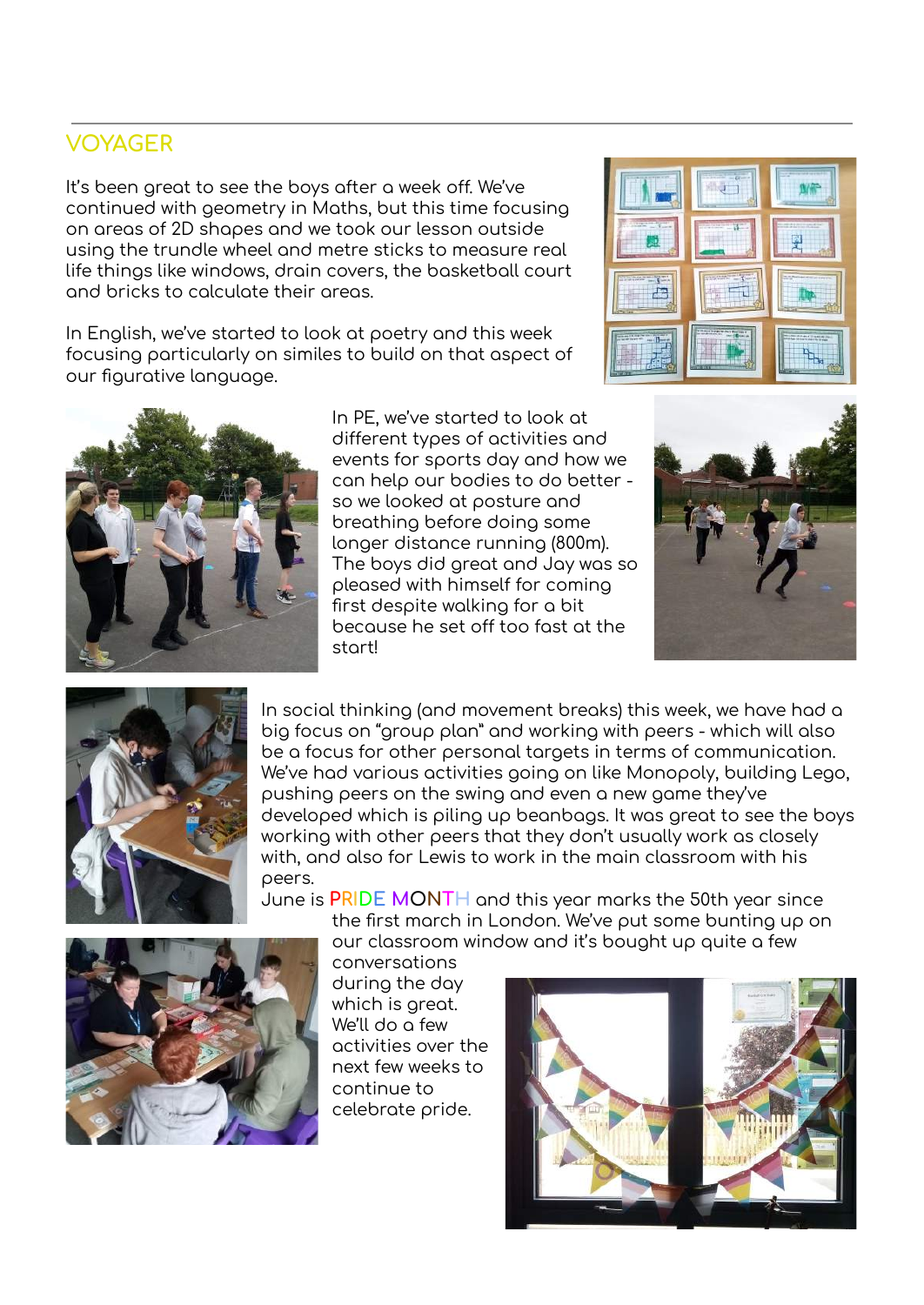## **APOLLO**

In English this week we have started a new topic on poetry, in particular the use of similes and other figurative techniques. We had some great discussions in Animal Care, Sol and Alfie worked on questions together that they would ask to animals, and talked about what sort of answers different animals would give.

In maths, we are working on understanding and calculating area and perimeter, mostly using regular shapes like rectangles, but have then moved onto splitting up compound shapes and graphs. They are picking it up really well and sticking to it.



In social thinking, we worked on the group plan - knowing what to do in different situations and the "unspoken rules" that apply.

We started the computing unit "IT beyond school" . We discussed smart technology used in the home (and how it works). We also came up with future technology ideas, such as built in small doors for deliveries and an automated kitchen (using 3 robotic arms).

We have also started DT again for this half term and have begun looking at 'smart homes' and what devices are in each room of a house, and have designed their own smart devices, which includes Alfie's robot dog that doesn't sleep, Owen's flying car that cooks for you and Josh's 'robot corpse' (Luca) who helps him cook and recharges in the dark.

In PE, the students are doing some activities to work towards the events they'll be doing on sports day. They did a 'capture the flag' activity for a warm up, and then a run. They all did really well.

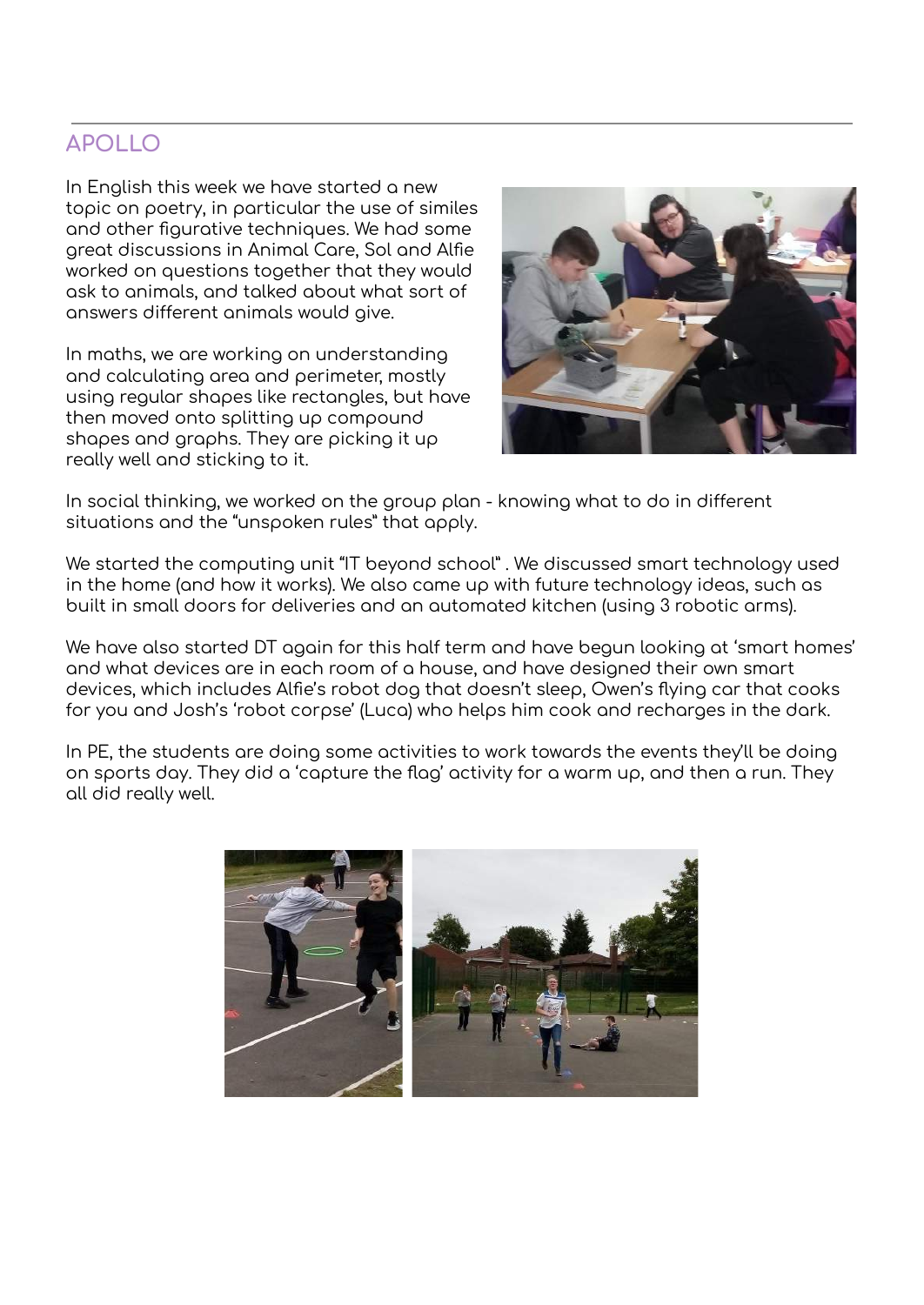**OTHER NEWS**



**Each week, this section will focus on a different topic related to the use of computers, the internet, social media and using IT safely.**

**If there are any specific topics that you would like advice about, please email [office@thefusionacademy.co.uk](mailto:office@thefusionacademy.co.uk) using the subject "eSafety".**



## **The Fusion Academy Reward Tickets**

Students can earn tickets for doing things that are 'above and beyond'. For example, for doing some amazing work, behaving really well, or doing something especially kind or helpful. When the whole school earns 100 tickets, we all get a reward.

Tickets have been earned this week by:

| Emilia | Bella | Vincent |
|--------|-------|---------|
| Dylan  | ∟ewis | Xander  |

Well done!

## **Overall Ticket Total = 81**

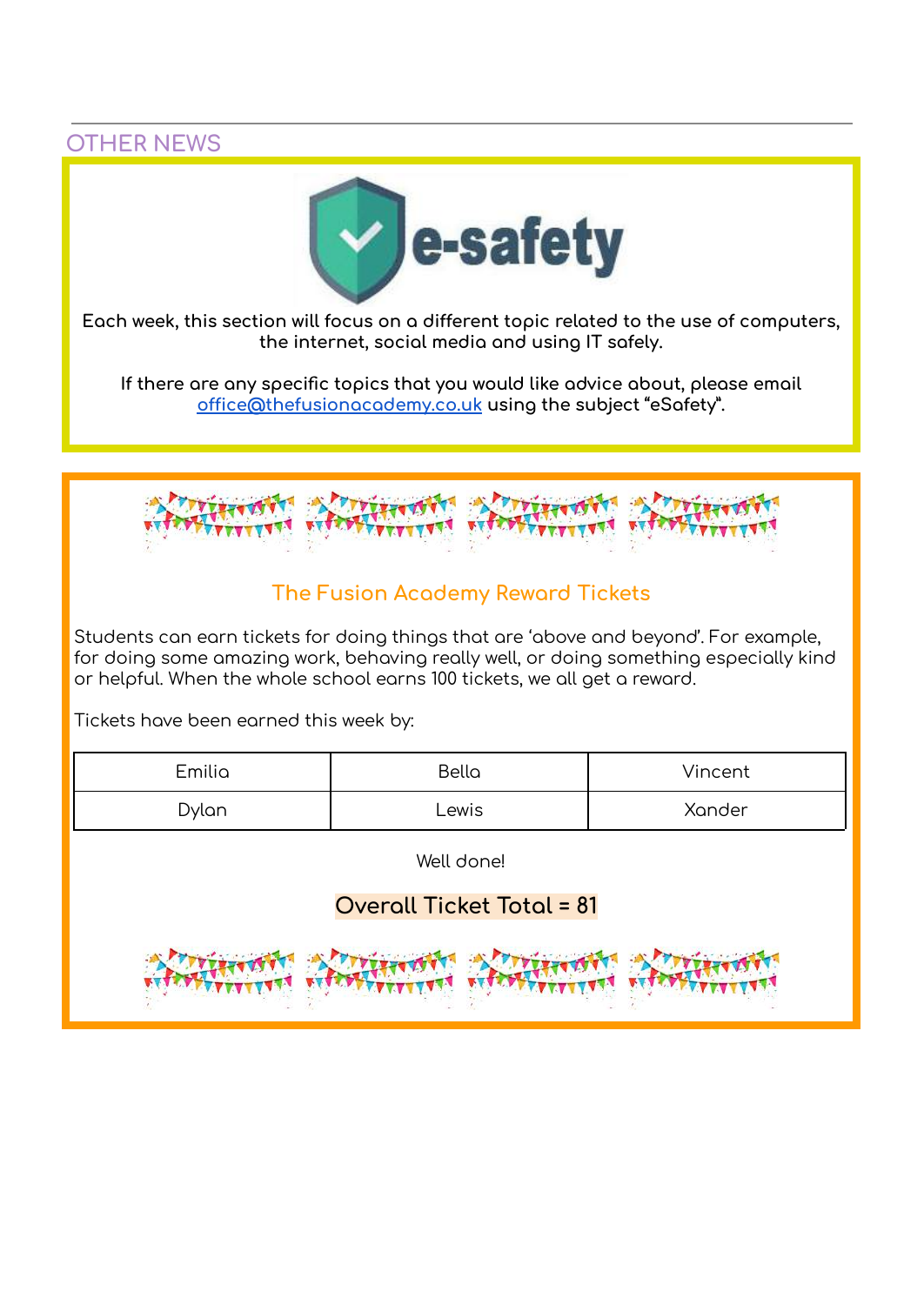